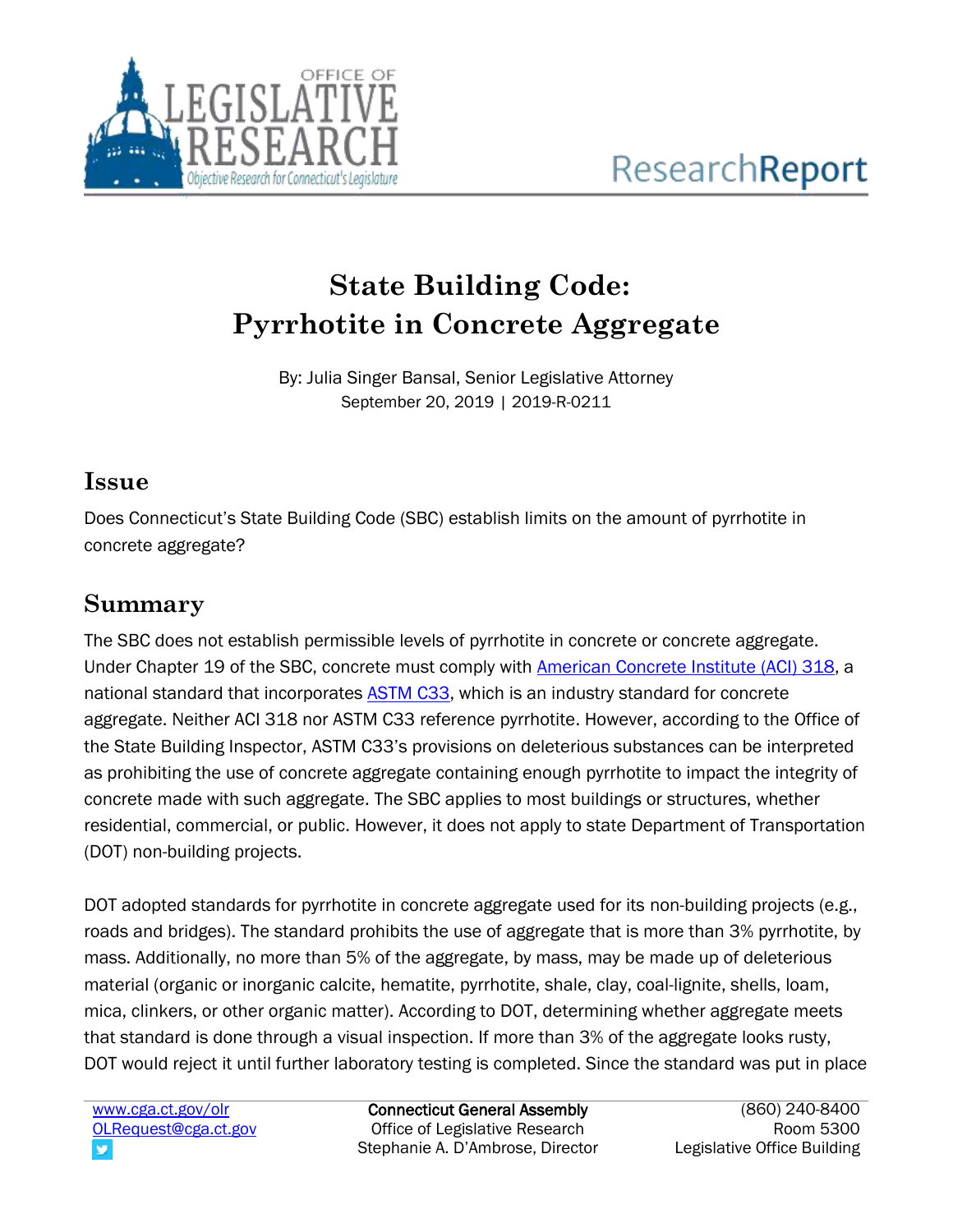in January 2017, DOT has not had to request that any aggregate undergo laboratory testing for pyrrhotite. DOT's standard is contained in Appendix A.

As explained in OLR Report [2019-R-0220,](https://www.cga.ct.gov/2019/rpt/pdf/2019-R-0220.pdf) it is currently illegal to knowingly use recycled material containing pyrrhotite to produce concrete for residential or commercial construction [\(CGS § 29-](https://www.cga.ct.gov/current/pub/chap_541.htm#sec_29-265g) [265g\)](https://www.cga.ct.gov/current/pub/chap_541.htm#sec_29-265g).

JSB:kl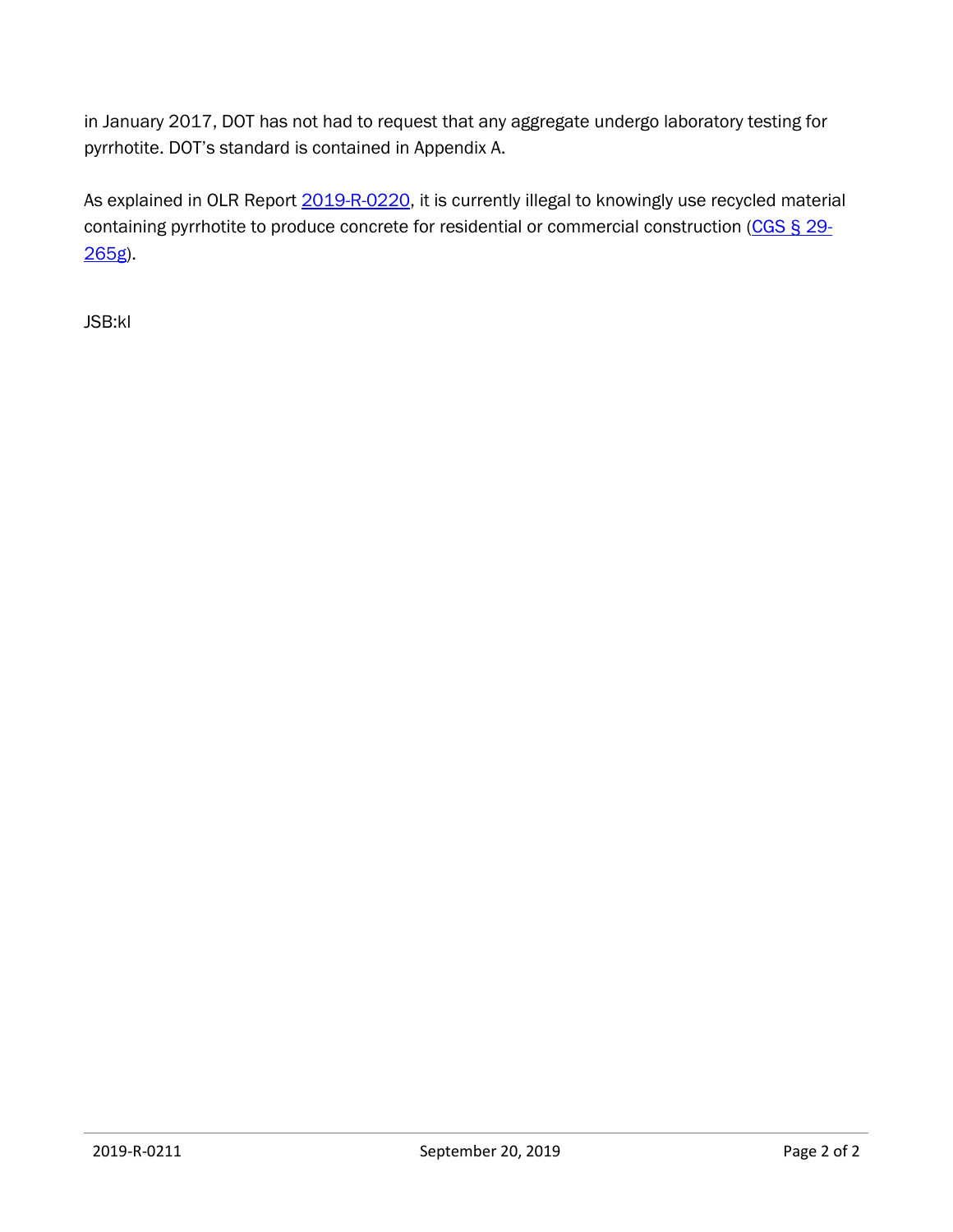### **CTDOT FORM 817 SUPPLEMENTAL SPECIFICATION 1st Rev. January 2017**

# **DIVISION III MATERIALS SECTION SECTION M.01 AGGREGATES**

**M.01.01—General M.01.02—Coarse Aggregates M.01.03—Fine Aggregates M.01.04—Portland Cement Concrete (PCC) Aggregates M.01.05—Bituminous Concrete Aggregates**

#### **M.01.01—General**

Each source of aggregate must be qualified for use by the Engineer as indicated in 1.06.01.

 Material from a qualified source is still subject to Project-level testing and may be subject to rejection as indicated in 1.06.04.

Aggregates must not have expansive or reactive properties. Aggregates reclaimed from pavements or structures may only be used where specifically allowed in the specifications.

 Aggregate stockpiles must be located on smooth, hard, sloped/well-drained areas. Each source and gradation of aggregate must have an individual stockpile or bin. Stockpiles must be managed to minimize segregation and contamination with foreign materials.

#### **M.01.02—Coarse Aggregates**

 Coarse aggregate must be uniform in consistency and only contain clean, hard, tough, durable fragments meeting the criteria in Table M.01.02-1.

| <b>Item</b> | Title                             | <b>AASHTO Test Methods</b> | <b>Criteria</b>             |
|-------------|-----------------------------------|----------------------------|-----------------------------|
|             | Material Passing No. 200 Sieve    | T 11                       | 1% maximum.                 |
|             | Loss on Abrasion                  | T 96                       | 40% maximum                 |
|             | Soundness by Magnesium<br>Sulfate | T 104                      | 10% maximum $@$ 5<br>cycles |

**TABLE M.01.02-1: Coarse Aggregate Criteria by Pit/Quarry Source**

 Standard sizes of coarse aggregate for applications other than bituminous concrete must meet the gradation requirements listed in Table M.01.02-2 as determined by AASHTO T 27.

| Table M.01.02-2. Grauation of Standard Sizes of Coarse Aggregate |                                  |           |           |           |              |          |  |  |
|------------------------------------------------------------------|----------------------------------|-----------|-----------|-----------|--------------|----------|--|--|
| <b>Square Mesh</b>                                               | <b>Percent Passing by Weight</b> |           |           |           |              |          |  |  |
| <b>Sieves</b>                                                    | No. 3                            | No. 4     | No. 6     | No. 67    | <b>No. 8</b> | No. 9    |  |  |
| $21/2$ inches                                                    | 100                              |           |           |           |              |          |  |  |
| 2 inches                                                         | 90-100                           | 100       |           |           |              |          |  |  |
| $11/2$ inches                                                    | $35 - 70$                        | 90-100    |           |           |              |          |  |  |
| 1 inch                                                           | $0-15$                           | $20 - 55$ | 100       | 100       |              |          |  |  |
| $3/4$ inch                                                       |                                  | $0-15$    | 90-100    | 90-100    |              |          |  |  |
| $1/2$ inch                                                       | $0 - 5$                          |           | $20 - 55$ |           | 100          |          |  |  |
| $3/8$ inch                                                       |                                  | $0 - 5$   | $0-15$    | $20 - 55$ | 85-100       | 100      |  |  |
| No. 4                                                            |                                  |           | $0 - 5$   | $0 - 10$  | $10-30$      | 85-100   |  |  |
| No. 8                                                            |                                  |           |           | $0 - 5$   | $0 - 10$     | $10-40$  |  |  |
| No. 16                                                           |                                  |           |           |           | $0 - 5$      | $0 - 10$ |  |  |
| No. 50                                                           |                                  |           |           |           |              | $0 - 5$  |  |  |

**Table M.01.02-2: Gradation of Standard Sizes of Coarse Aggregate**

#### **M.01.03—Fine Aggregates**

Fine aggregate must consist of clean, hard, durable, tough, uncoated particles free from lumps, meeting the requirements listed in Table M 01 03-1.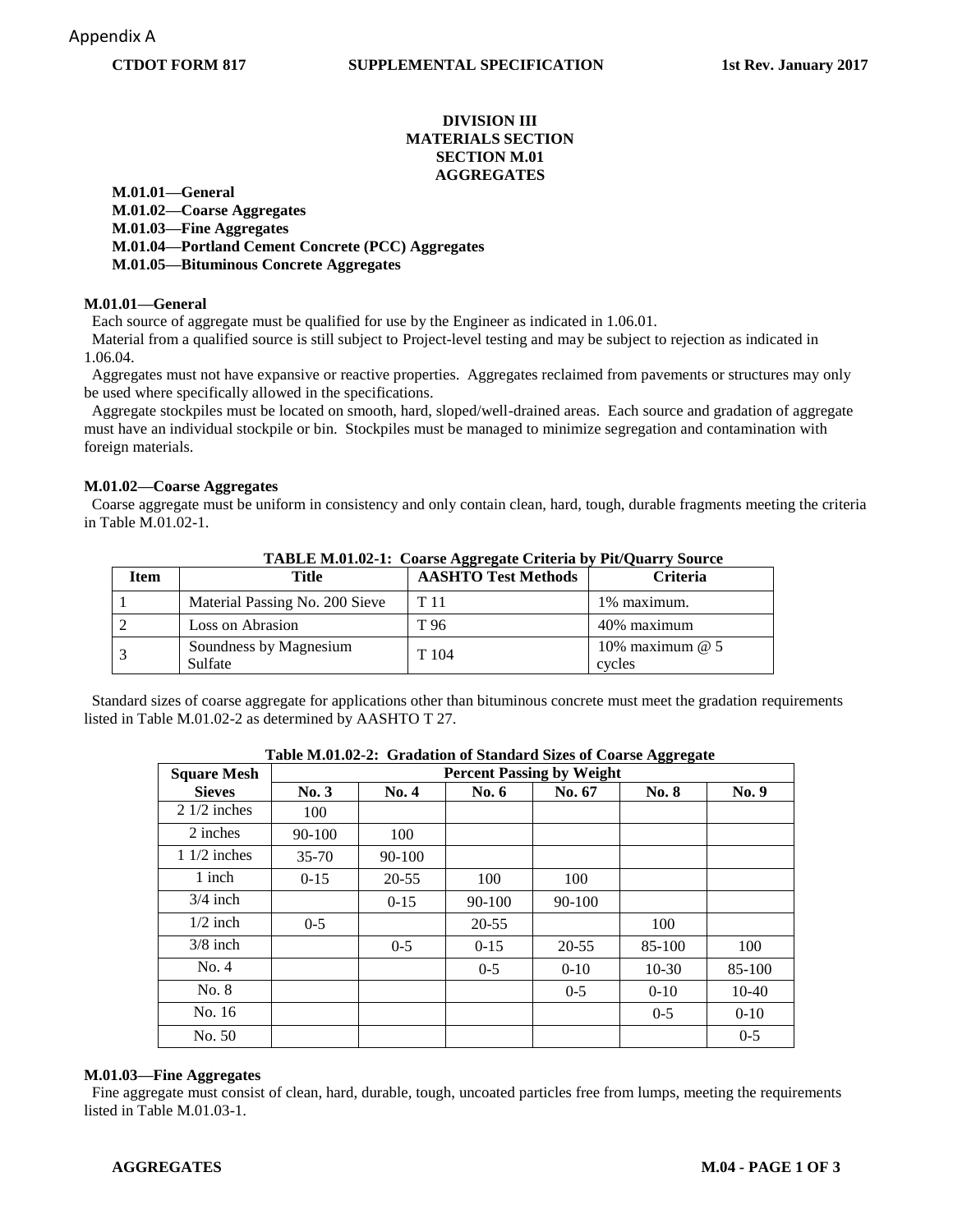# **CTDOT FORM 817 SUPPLEMENTAL SPECIFICATION 1st Rev. January 2017**

| <b>Item</b>    | <b>Property</b>                   | <b>AASHTO</b><br><b>Test</b> | <b>Criteria</b>                                             |  |  |
|----------------|-----------------------------------|------------------------------|-------------------------------------------------------------|--|--|
|                | Grading                           |                              |                                                             |  |  |
| 1              | <b>Portland Cement Concrete</b>   | T 11                         | 3% maximum passing No. 200 sieve                            |  |  |
|                |                                   | T 27                         | Table M.01.04-1                                             |  |  |
|                | <b>Bituminous Concrete</b>        | T 27                         | 100% Passing 3/8 inch, 95% Passing the No. 4 min.           |  |  |
| $\mathfrak{D}$ | Absorption                        | T 84                         | 3% maximum                                                  |  |  |
| 3              | <b>Plasticity limits</b>          | T 90                         | 0 or not detectable                                         |  |  |
| 4              | L.A. Abrasion                     | T 96                         | 50% maximum (fine agg. particle size $\geq$ No. 8           |  |  |
| 5              | Soundness by Magnesium            | T 104                        | 15% maximum@ 5 cycles for PC Concrete                       |  |  |
|                | Sulfate                           |                              | 20% maximum@ 5 cycles for Bituminous Concrete               |  |  |
| 6              | Clay Lumps and Friable            | T 112                        | 3% maximum                                                  |  |  |
|                | Particles                         |                              |                                                             |  |  |
|                | Deleterious Material - organic    | As                           | Must not contain more than 3% by mass of any individual     |  |  |
|                | or inorganic calcite, hematite,   | determined                   | listed constituent and not more than 5% by mass in total of |  |  |
| 7              | pyrrohtite, shale, clay, coal-    | by the                       | all listed constituents.                                    |  |  |
|                | lignite, shells, loam, mica,      | Engineer                     |                                                             |  |  |
|                | clinkers, or other organic matter |                              |                                                             |  |  |
|                | (wood, etc.).                     |                              |                                                             |  |  |

#### **TABLE M.01.03-1: Fine Aggregate Requirements**

Screenings and Dust must meet the requirements of Table M.01.03-2 as determined by AASHTO T 27.

|                           | TADLE M.01.03-2. SCreenings and Dust Gradation<br><b>Percent Passing by weight</b> |             |  |
|---------------------------|------------------------------------------------------------------------------------|-------------|--|
| <b>Square Mesh Sieves</b> | <b>Screenings</b>                                                                  | <b>Dust</b> |  |
| $3/8$ inch                | 00                                                                                 |             |  |
| No. 4                     |                                                                                    | 100         |  |
| No. 8                     | $60-100$                                                                           | 40-100      |  |

# **TABLE M.01.03-2: Screenings and Dust Gradation**

# **M.01.04—Portland Cement Concrete (PCC) Aggregates**

 In addition to the requirements in M.01.01 through M.01.03, the aggregates used in Portland Cement Concrete must meet the following:

 All Aggregates: Coarse and Fine aggregates must originate from the aggregate producers and locations included on the Department's Qualified Materials List (QML). The list is available on the Department's web site [www.ct.gov/dot.](http://www.ct.gov/dot) The criteria for inclusion in the QML are stated within the list.

 Coarse Aggregate: Coarse aggregate of a size retained on a 1-inch (25 mm) square opening sieve must not contain more than 8% of flat and elongated pieces when tested in accordance to ASTM D4791 at a 1:5 ratio.

 Reclaimed concrete aggregates must consist of clean, durable fragments of uniform quality. Materials must be from crushing or otherwise processing of concrete structures or portions thereof. Prior to demolition or removal, concrete structures must not exhibit signs of material degradation and be inspected by the Engineer. Reclaimed aggregate must be tested separately to confirm compliance with all requirements prior to blending with virgin aggregate.

 Reclaimed coarse aggregate must not contain chlorides in excess of 0.5 pounds/cubic yard. Chloride content must be determined in accordance with AASHTO T 260, Procedure A. Regardless of chloride content, reclaimed aggregates must not be used in concrete for pre-stressed concrete members.

 Fine Aggregate: Manufactured sand must be produced from washed stone screenings; stone screenings or gravel; or combinations thereof, after mechanical screening or with a process approved by the Engineer.

 The fineness modulus of fine aggregate from a source must not vary more than 0.20 from the base fineness modulus of that source.

 The fine aggregate must not produce a color darker than Gardner Color Standard No. 11 in accordance with AASHTO T 21.